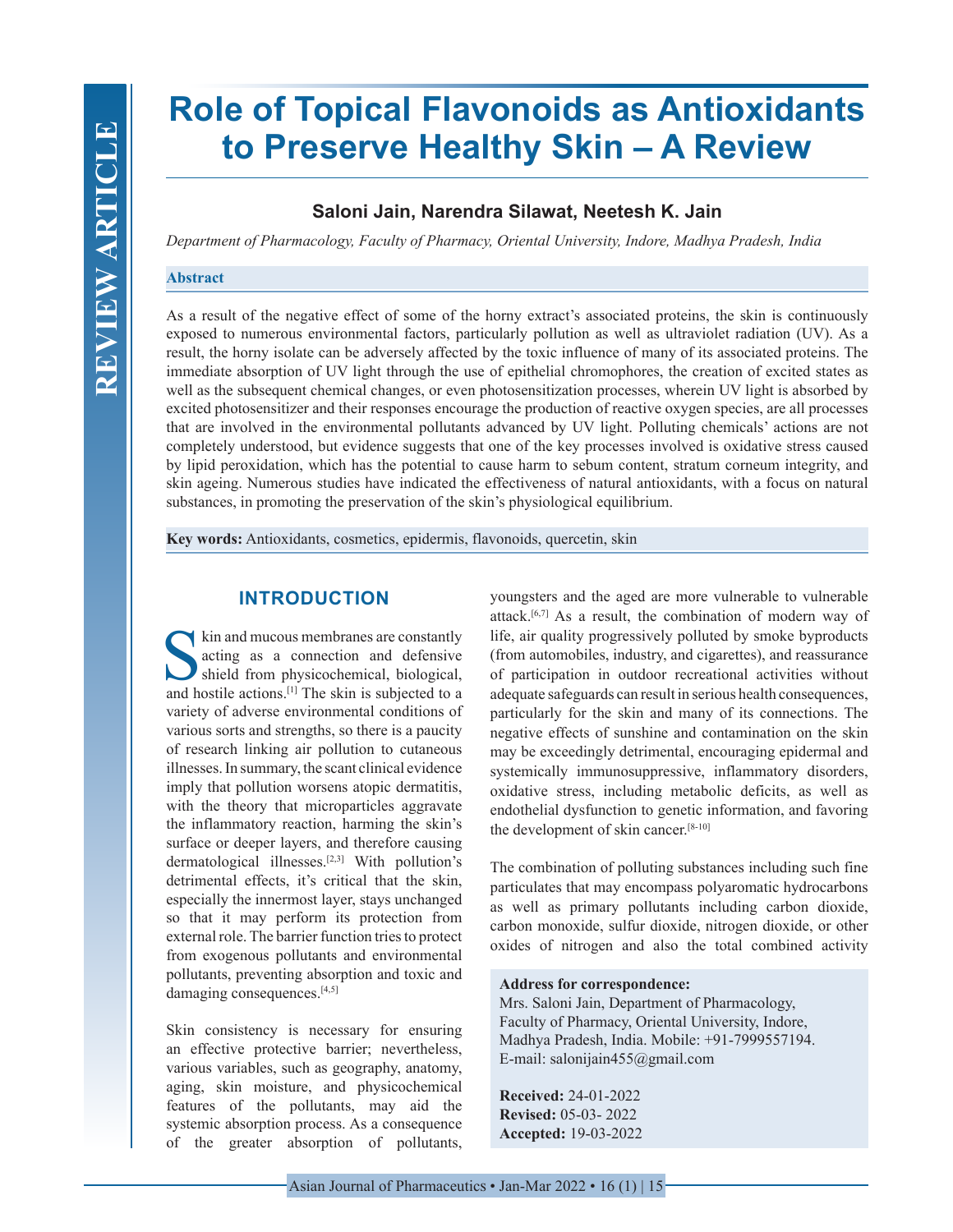of ultraviolet (UV) light on the skin without safeguard causes the development of contaminant and physical responses, including such reactive oxygen species (ROS), histopathological alterations of various severity, skin bulking, and corrective action.[8-10]

UV light may be absorbed by the a broad range of skin components; nevertheless, reception can cause biochemical reactions in the molecules, since deoxyribonucleic acid (DNA) has become one of the substances that really can absorb the most UV rays other, as a result, suffer oncogenic alterations and changes. Another damaging effect of UV radiation is its propensity to stimulate body's immune elements in the skin, causing an inflammatory reaction through a variety of methods. UV light may harm various areas of the body as well, including the eyes, producing eye problems, photoconjunctivitis, and cataracts.[11] Although the processes behind the dermatological impacts of contaminants and UV rays are unknown, it is anticipated that exposure might alter the content of sebaceous and the integrity of the stratum corneum, as well as exacerbate the indications of skin ageing, such as the production of blotches and wrinkles. Knowledge of the mechanisms implicated is critical for minimizing skin problems.

The research describes a number of *in vitro* and *ex vivo*  research. Production of free radicals is also one of the essential mechanisms involved in the harm caused to the skin by contamination and UV light; sentient culturing proved responsiveness to the poisonous impact of pollution concentrations in the air; one of the essential mechanisms involved in the harm caused to the skin by pollution and UV light is peroxidation. Over the past few decades, there has been an increase in the number of research on antioxidants. These compounds might help to enhance skin problems by protecting it from pollutants and UV rays. As a result, certain courses should become more popular in the future years.[12,13]

## **ANTIOXIDANTS**

Antioxidants are substances that have the ability to oxidize itself before or instead of other compounds. They are chemicals or complexes that really can engage with free radicals and halt a domino effect from causing harm to critical components.<sup>[14]</sup> Food, cosmetics, drinks, and medications, as well as the feed business employ antioxidants. They can be utilized as herbal remedies, active substances, and stabilizers, among other things.[15] Antioxidants are available in both inorganic and organic forms, and both are utilized in cosmetics.[16] Since they are comparatively inexpensive, synthetic antioxidants (e.g., butylatedhydroxyanisole [BHA], butylatedhydroxytoluene [BHT], and propyl gallate) are generally implemented.<sup>[17]</sup> Extreme use of synthetic antioxidants, meanwhile, may be harmful to one's health, according to the study. Regardless of the fact that synthetic antioxidants control the industry, natural antioxidant consumption has increased over the past decade and is likely to grow in the future.[18] A rising consumer demand for natural and organic goods, which include fewer chemicals and could have less adverse effects than synthetic substances, might explain this phenomenon.

# **COSMETICS WITH NATURAL ANTIOXIDANTS**

Natural antioxidants are chemicals and compounds obtained from a large number of plants, cereals, and fruits that can reduce oxidative stress on the epidermis or preserve goods from oxidative deterioration.<sup>[19]</sup> Reactive oxygen moieties (ROM) are one of the main sources of oxidative stress, which promotes skin ageing.<sup>[20]</sup> Exogenous ageing is linked with exogenous factors that alter the ageing process, while intrinsically ageing is related with the inherent process of ageing (e.g., UV radiation, air pollution, and pathogenic microorganisms). The fundamental source of ROS generation is most probably photoaging.[21-25] Figure 1 illustrates the variables that impact the ageing process of the skin. Numerous possible skin substrates that associate to ROM have been identified (e.g., fats and DNA, as well as peptides).[26] Antioxidant compounds can be proteins or low-molecular-mass antioxidants that transfer an electron to radical intermediates, stopping the radical chain reaction from becoming reactive oxidants, or function as metal chelating agents and oxidative enzyme blockers, as well as enzyme cofactors.[27] Antioxidants could also be employed as stabilizers to keep lipids from becoming rotten. Lipid oxidation happens in the human body as well as in cosmetics.[28] Antioxidants may, therefore, perform several purposes whenever included in an item. During the starting step of lipid oxidation, the quantity of radicals rises. During in the exponential growth phase, hydroperoxide compounds are generated when O2 or lipids radicals interact. Hydroperoxides are fragile and they can breakdown into radicals, speeding up the diffusion process. Radical processes predominate the ending phase. By interacting using phospholipid and peroxy



**Figure 1:** Skin aggressive substances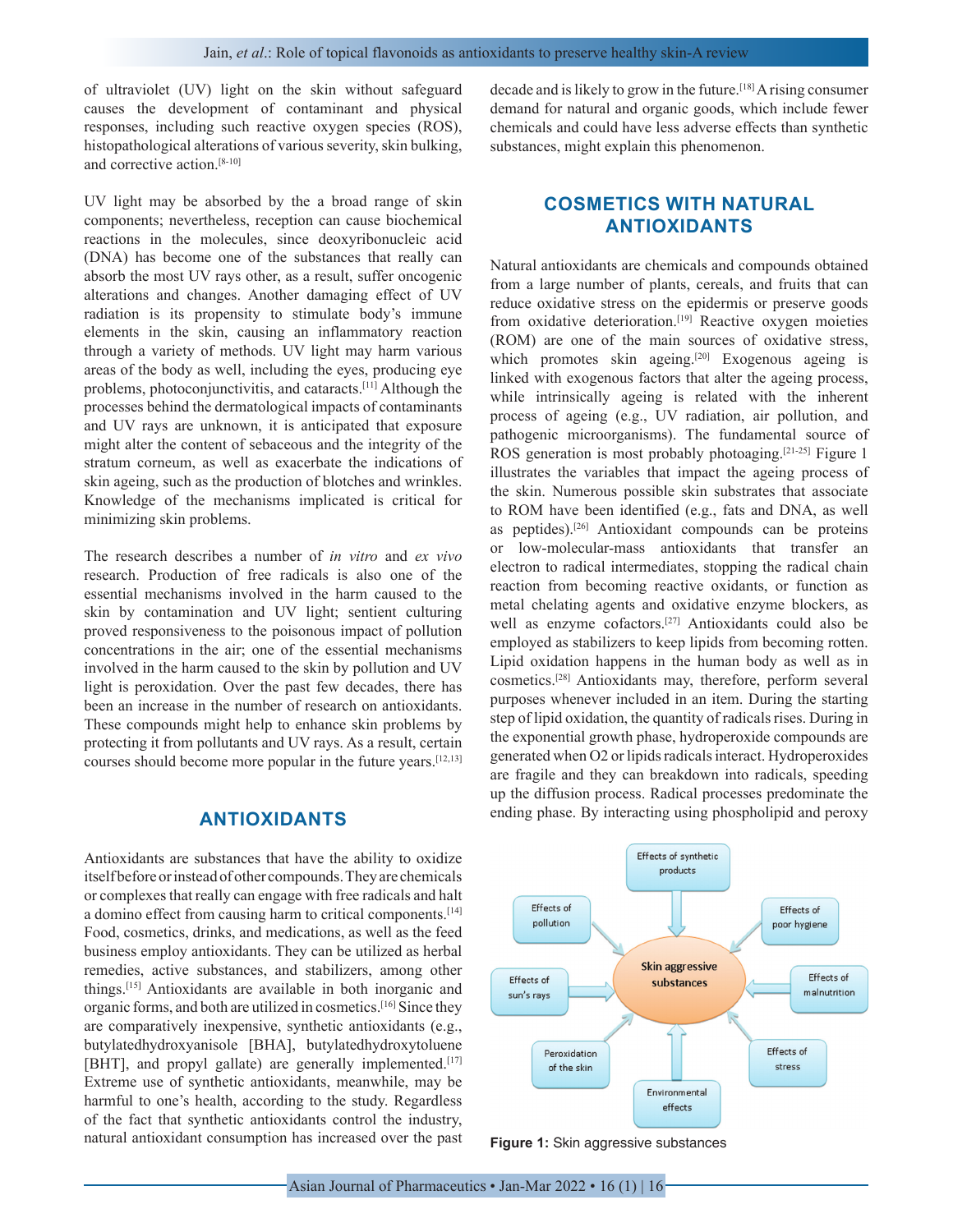electrons and transforming these to much more stable, non-radical molecules and antioxidants can reduce lipid oxidation.[29-32] Antioxidants can also diminish molecular oxygen, neutralize singlet oxygen, remove peroxidative metallic ions, transform hydrogen into the other antioxidants, and scatter UV radiation.[33] Antioxidants can be mainly used to treat carcinoma since the formation of ROS is changed during carcinogenesis and they have anti-inflammatory and antibacterial properties. Natural antioxidant molecules produced by plants have been shown to lower the number of oxidative stress induced by sunshine and oxygen.[34]

Phytoconstituents may be found in a wide range of patented and professional cosmetics. Plant extracts such as green tea, grape seed, rosemary, basil grape, tomato, blueberry, pine bark, acerola seed, and milk thistle are prevalent in esthetic compositions. Natural antioxidants present in plant components (particularly carotenoids and essential oils) include flavonoids, polyphenols, stilbenes, flavanols, and terpenes.[35] Thus, according their activity, antioxidants are classed as main or organic antioxidants as well as auxiliary or artificial antioxidants. Main antioxidants include minerals (including such selenium, zinc, copper, iron, and manganese), vitamins (C and E), and phytoantioxidants. Mineral antioxidants are often cofactors for enzymatic antioxidants.[36-40] Auxiliary antioxidants, also known as artificial antioxidants, catch free radicals as well as halt the domino effect. Additional antioxidants include BHA, BHT, propyl gallate, metal chelating agents, tertiary butylhydroquinone, and nordihydroguaiaretic acid.<sup>[41,42]</sup> Phytoantioxidants are becoming more popular, and they may someday supplant artificial antioxidants. Such antioxidants are frequently utilized in esthetic goods and can be a single

pure compound/isolate, a mixture of substances, or derived from plants. Natural antioxidants typically utilized in esthetic formulations are summarized in the Table 1. Oxygen free radical scavengers (singlet and triplet), ROM, peroxide detritivores, and enzyme blocker are all functions of innate antioxidants.[42-44] The most frequent natural antioxidants comprise polyphenols and terpenes, which are distinguished by its molecular mass and polarity, as well as absorption. Benzene circles containing -OH groups are connected to polyphenols. Antioxidant properties are determined by the quantity and location of -OH members on the aromatic rings. Phenolic radicals prevent lipid peroxidation, which influences peptide phosphorylation. Flavonoids and stilbenes seem to be the most prevalent polyphenols, while carotenoids, which operate as superoxide anion quenchers, are the most prevalent terpenes.[45]

# **NATURAL ANTIOXIDANTS' DISADVANTAGES IN COSMETICS**

Dermal antioxidants, which are usually found in cosmetic formulations, have been broadly applied and are considered safe. Nevertheless, since there is a shortage of clinical data and indeed the evidence that is accessible is of limited importance, the practical applicability of the impacts stated here will be demonstrated clearly. In addition, the published data and articles usually do not specify which galenic idea the formulations were founded on or if the epidermal absorption of antioxidants in the intended region was evaluated. Nevertheless, the findings raise some fascinating concerns for dermatologists to think about when it comes to topical treatment. Vitamins and other

| Table 1: Antioxidant chemicals and related molecular compositions, primary active components, significant<br>effect, and assessment methodologies |                             |                                                                                                     |                                                                                                                                                 |                  |  |  |  |
|---------------------------------------------------------------------------------------------------------------------------------------------------|-----------------------------|-----------------------------------------------------------------------------------------------------|-------------------------------------------------------------------------------------------------------------------------------------------------|------------------|--|--|--|
| <b>Name</b>                                                                                                                                       | <b>Compound types</b>       | <b>Main effects</b>                                                                                 | <b>Method</b>                                                                                                                                   | <b>Reference</b> |  |  |  |
| Ascorbic acid                                                                                                                                     | Aqueous soluble<br>phenolic | UVB and UVA rays cause<br>erythema                                                                  | Solar simulator that is used in real life                                                                                                       | [46]             |  |  |  |
| Vitamin E<br>$(\alpha$ -tocopherol)                                                                                                               | Lipophilic phenolic         | <b>Blocked UVB light</b>                                                                            | Solar simulator that is used in real life                                                                                                       | [46]             |  |  |  |
| Lycopene                                                                                                                                          | Carotenoid                  | The use of a microemulsion<br>improved the penetration of<br>lycopene and its antioxidant<br>effect | Porcine ear skin, ex-vivo                                                                                                                       | $[47]$           |  |  |  |
| Vitis vinifera L                                                                                                                                  | Phenolic                    | Improved sun protection<br>factor and a broader range<br>of protection                              | 2,2-diphenyl-1-picrylhydrazyl, diffuse<br>reflectance spectrophotometry in vitro                                                                | [48]             |  |  |  |
| Bamboo extracts<br>from Brazilian<br>species                                                                                                      | Phenolic                    | UV sunscreens have<br>improved efficacy and<br>photostability                                       | 2,2-diphenyl-1-picrylhydrazyl, diffuse<br>reflectance spectrophotometry in vitro                                                                | [49]             |  |  |  |
| Caffeine                                                                                                                                          | <b>Phenolic</b>             | In vivo, there is a $\pm 25\%$<br>boost in anti-UVB resistance                                      | Global sun protection factor test method<br>in-vivo (Cosmetics Europe, 2006).<br>Reflectance spectrophotometers with<br><i>in-vitro</i> diffuse | [50]             |  |  |  |

UVB: Ultraviolet B, UVA: Ultraviolet A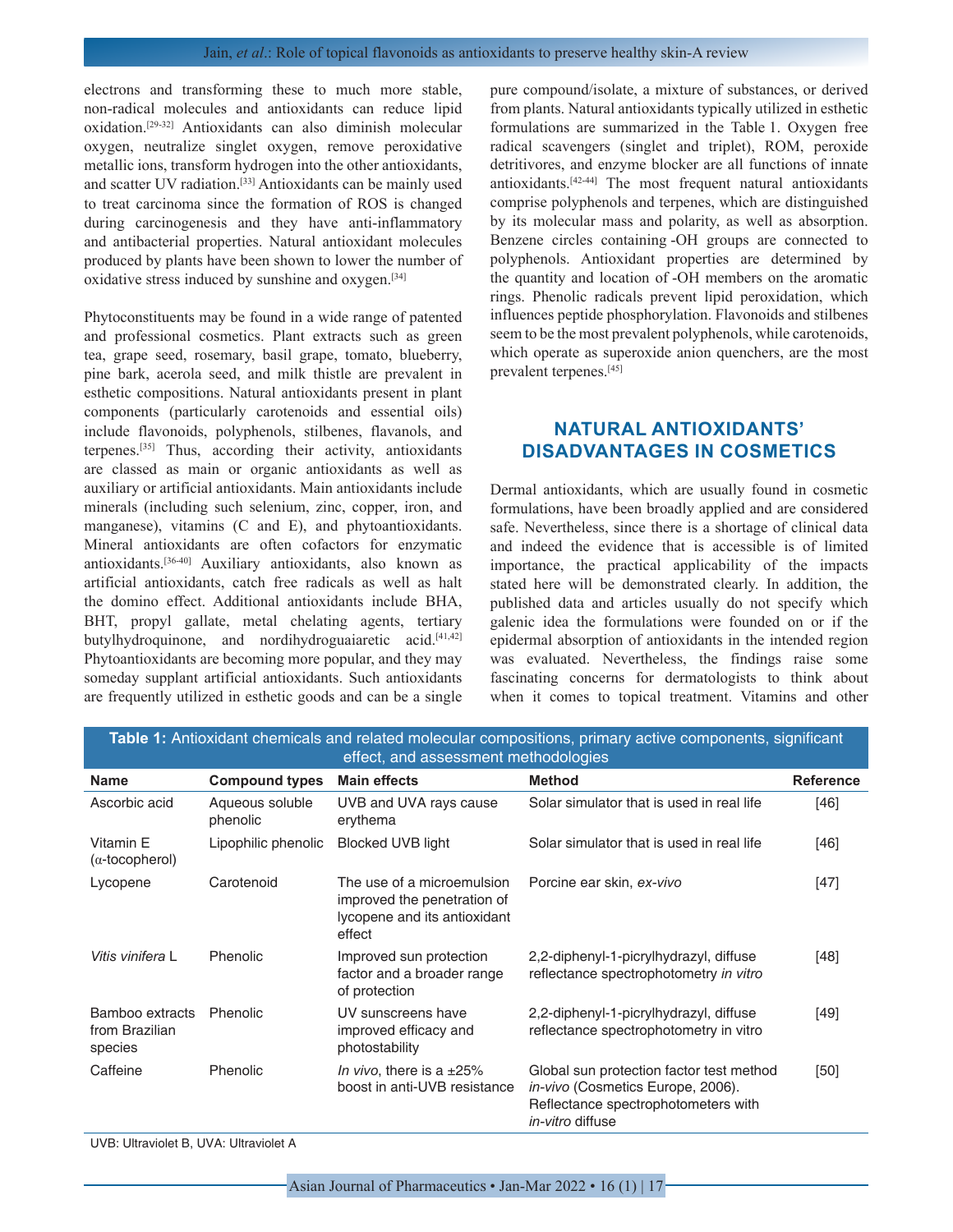bioactive molecules used topically can induce skin irritation, erythema multiforme, and xanthomatous responses in certain people. Many plant extracts, nevertheless, have yet to be explored for their constituents leading to a shortage of separation procedures. Although natural antioxidants are free from hazardous antioxidants, naturally antioxidantcontaining cosmetics are much more costly than artificial antioxidant-containing cosmetics. Moreover, even if initial study suggests promising findings, clinical confirmation is required. Natural antioxidants breakdown quickly and have a low bioavailability due to poor absorption. Herbal polyphenols have a poor stability and their susceptibility to light from the sun prevents them from being used in cosmetics. When plant extracts in cosmetics come into touch with the skin, they trigger allergic responses. Furthermore, antioxidants can cause an including acute toxicity, variety of side effects, skin and skin sensitization, eye irritation, and photosensitization.[51]

## **FLAVONOIDS**

Flavonoids include secondary plant metabolites that are mostly made up of a benzopyrone ring with phenolic or polyphenolic compounds at various locations.[52] Fruits, stems, herbs, grains, flowers, nuts, vegetables, and seeds seem to be the most prevalent sources.[53] The therapeutic efficacy and biological activity of such various plant components are due to the presence of bioactive phytochemical substances.<sup>[54]</sup> There have been approximately 10,000 flavonoid molecules recovered and characterized so far. The majority of flavonoids have been approved as medicinal agents. These are produced naturally through the phenylpropanoid pathway and their therapeutic efficacy is determined by their absorption route and bioavailability.[55]

Herbal colors, cosmetics, and beauty products, including antiwrinkle skin treatments, have all employed flavonoids. Those polyphenols, on the other hand, have the most prominent uses in medicine. Anticancer, antiviral, antibacterial, antiangiogenic, antioxidant, antimalarial, antitumor, neuroprotective, and antiproliferative drugs have all been extensively employed with flavonoids. *In vitro*, flavonoid-rich apple peel extract suppresses acetylcholinesterase and is an efficient antihypertensive drug. It also protects against cardiometabolic diseases and improves learning and memory as people age.<sup>[56]</sup>

They are divided into several categories that depend on the chemical architecture, amount of unsaturation, including carbon rings oxidation. The various subgroups of flavonoids are anthoxanthins (flavanol and flavanone), flavanones, flavans, flavanols, anthocyanidins, chalchones, and isoflavonoids. All of these flavonoids may be found in abundance in environment [Figure 1]. There are several health implications of eating more flavonoid-rich meals. Because these natural substances have beneficial impacts on human health, there is a growing push to separate them

from diverse plants. *Citrus* fruits, for example, are high in flavonoids. Oranges, grapes, lemons, and Indian gooseberries (Amla) contain two flavonoids called hesperetin and naringenin. Mulberry contains flavonoids such as quercetin and anthocyanins glycosides.[57]

# **COSMETICS WITH NATURAL FLAVONOIDS**

Bioflavonoids, commonly known as flavonoids, are a wide group of plant compounds that provide health benefits. These are polyphenolic that means they have a phenol circle in their chemical composition. Their greatest advantage to our health is their high antioxidant potential. Many herbs and teas include bioflavonoids, which may be found in a range of foods.

Flavonoids enable blood vessels dilate, which is good for their health. They also aid the endothelium or vasculature lining, in maintaining its viability. Both aid in the reduction of blood pressure and the prevention of stroke.[58]

However, the advantage to skin that is what we are most concerned in. Antioxidants are necessary for reversing the indications of ageing and repairing UV-induced skin problems. Flavonoids have the ability to both prevent and cure damage to the skin caused by UV exposure. Plants, in fact, employ flavonoids to shield themselves from the sun. UVB radiation induces the formation of flavonoids in plants, which then concentrate in the plant's outer tissues.

Flavonoids have been shown to offer skin advantages in several researches. Apigenin, a kind of flavonoid, was studied in one research. Apigenin, when applied as a cream, increased the thickness and suppleness of the dermis, reduced wrinkle length, improved skin tone, and increased skin water content. Rutin, a flavonoid, was the subject of another investigation. Rutin was capable of improving skin suppleness and reduce wrinkle size and quantity.

Quercetin, hesperidin, and rutin are three of the most widely studied flavonoids that show anti-aging benefits for skin. Some bioflavonoids have estrogenic activity such as those in soy which have additional skin benefits with collagen production and skin thickness.

Bioflavonoids have long been known to boost Vitamin C and delay its decomposition. Vitamin C increases collagen formation and evens out skin tone, making it a crucial vitamin for skin. Bioflavonoids are divided into six subclasses based on minor changes in their molecular compounds. Flavonols, flavones, flavan-3-ols, flavones, flavones, and anthocyanidins are the subcategories [Figure 2]. There are about 4000 distinct bioflavonoids known, providing researchers' lots to research.

The following are also some of the botanicals and bioflavonoids included in colorado aromatics beauty products [Table 2]: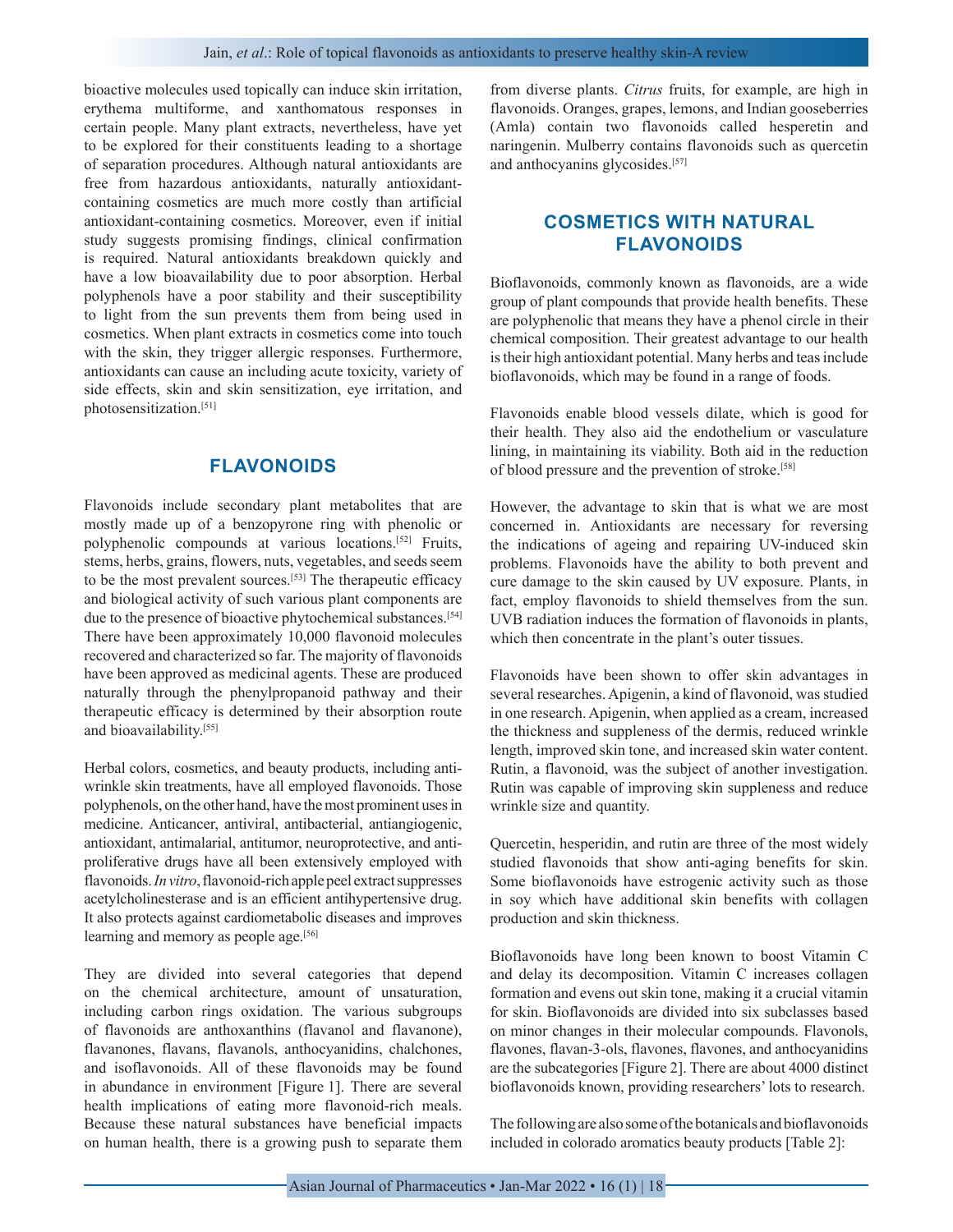Jain, *et al*.: Role of topical flavonoids as antioxidants to preserve healthy skin-A review

| Table 2: Flavonoids that exhibit antioxidant properties and related molecular compositions, primary active |
|------------------------------------------------------------------------------------------------------------|
| components, significant effect, and assessment methodologies                                               |

| componente, eigmneam encor, and accessinem motheaciegico |                                       |                                                     |                                              |                  |  |  |  |  |
|----------------------------------------------------------|---------------------------------------|-----------------------------------------------------|----------------------------------------------|------------------|--|--|--|--|
| <b>Name</b>                                              | <b>Compound types</b>                 | <b>Main effects</b>                                 | <b>Method</b>                                | <b>Reference</b> |  |  |  |  |
| Helichrysum<br>odoratissimum (L.) Sweet                  | Flavonoid, chalcones                  | Increases SPF and reduces<br>UV-induced erythema    | In vivo-SANS 1557:2013<br>and ISO 24444:2010 | [60, 61]         |  |  |  |  |
| Genistein                                                | Isoflavone                            | Agents against UV-induced<br>photodamage            | <i>In vitro</i> Human skin<br>grown in 3D    | [62]             |  |  |  |  |
| Buckwheat extract                                        | Flavonoids, flavones,<br>phytosterols | Lipid protection                                    | $In-vivo$                                    | [63]             |  |  |  |  |
| <b>Rutin</b>                                             | Polyphenol, flavonoid                 | Prevent UV irradiation-<br>induced oxidative stress | $In-vivo$                                    | [64]             |  |  |  |  |
| Apigenin                                                 | <b>Flavones</b>                       | human dermal fibroblasts                            | In vitro                                     | $[58]$           |  |  |  |  |
| <b>Baicalin</b>                                          | Flavonoid                             | UVB-induced skin ageing                             | In vitro                                     | [65]             |  |  |  |  |



**Figure 2:** Flavonoids' chemical structure and distinct kinds

Quercetin, calendoflavoside, isorhamnetin, and rutin are all found in calendula. Springtide alpine breeze palm, skin cream, and body lotion as well as elbow balm are just a few of the products that include calendula. Apigenin, quercetin, luteolin, and kaempferol are all found in parsley. Our parsley eye serum contains parsley.[59]

## **CONCLUSION**

Clients are gradually opting for ecological alternatives to synthetic ingredients in cosmetics and cosmetic goods. Because of the underlying economic opportunities in the resource extraction in environments, plant extracts may be employed in aesthetic science to improve and preserve the physiological equilibrium of human skin. They are also biodegradable and also have a lesser toxicity level than manufactured cosmetic components. However, some by because of plant-processing businesses (such as the food manufacturing) constitute a serious disposal issue. Most of these by-products, on the other hand, appear to be interesting sources of chemicals with biological features that may be

used topically. Natural plant extracts produced from both naturally produced and industrially produced botanicals can therefore be used to make natural external antioxidants, color correctors, and stabilizers, extending the usefulness of items that are now neglected or abandoned. Vitamins and antioxidants are incredibly common as major elements in cosmetics. The advantages of other more biological cosmetic for customers are extensively documented in both scientific and anecdotal research. A component must be consistent in manufacture, storage, and usage, harmless to consumers, and effective at the target location once administered to be helpful.<sup>[66,67]</sup> To increase the absorption of these biological cosmetics into the epidermis, more investigation is necessary. Instrumentation, such as iontophoresis, may be required to enhance skin delivery. Antioxidant and vitamin compositions are obviously famous and widespread loved, according to the market-driven economics. Vitamins, on the other hand, are limited in their application due to their volatility and hydrophilic nature. Delivery of drugs systems has been introduced in recent times and many seem to address these restrictions using encapsulation and controlled distribution. In addition, the study has resulted in an improved comprehension of these compounds, resulting in the production of more durable analogues with various chemical features. Vitamins can help with hyperpigmentation, keratinocyte differentiation, skin photo damage prevention, and dermal–epidermal connection cohesiveness when applied topically. Flavonoids, which are present in a variety of cosmetics, are largely utilized for their antioxidant and calming effects. Flavonoids are underused notwithstanding their multifunctional characteristics. The objectives of this paper were to talk about how flavonoids may be used as the major active component in cosmeceuticals. We spoke about some of the most important plant-based antioxidants that might be employed in cosmetics. Although the usage of antioxidants appears to be beneficial, there are few human clinical trials assessing its effect in reducing skin ageing. As a result, more experimental data may be investigated in the prospective, and synergistic effects are suggested for improved efficacy when used together.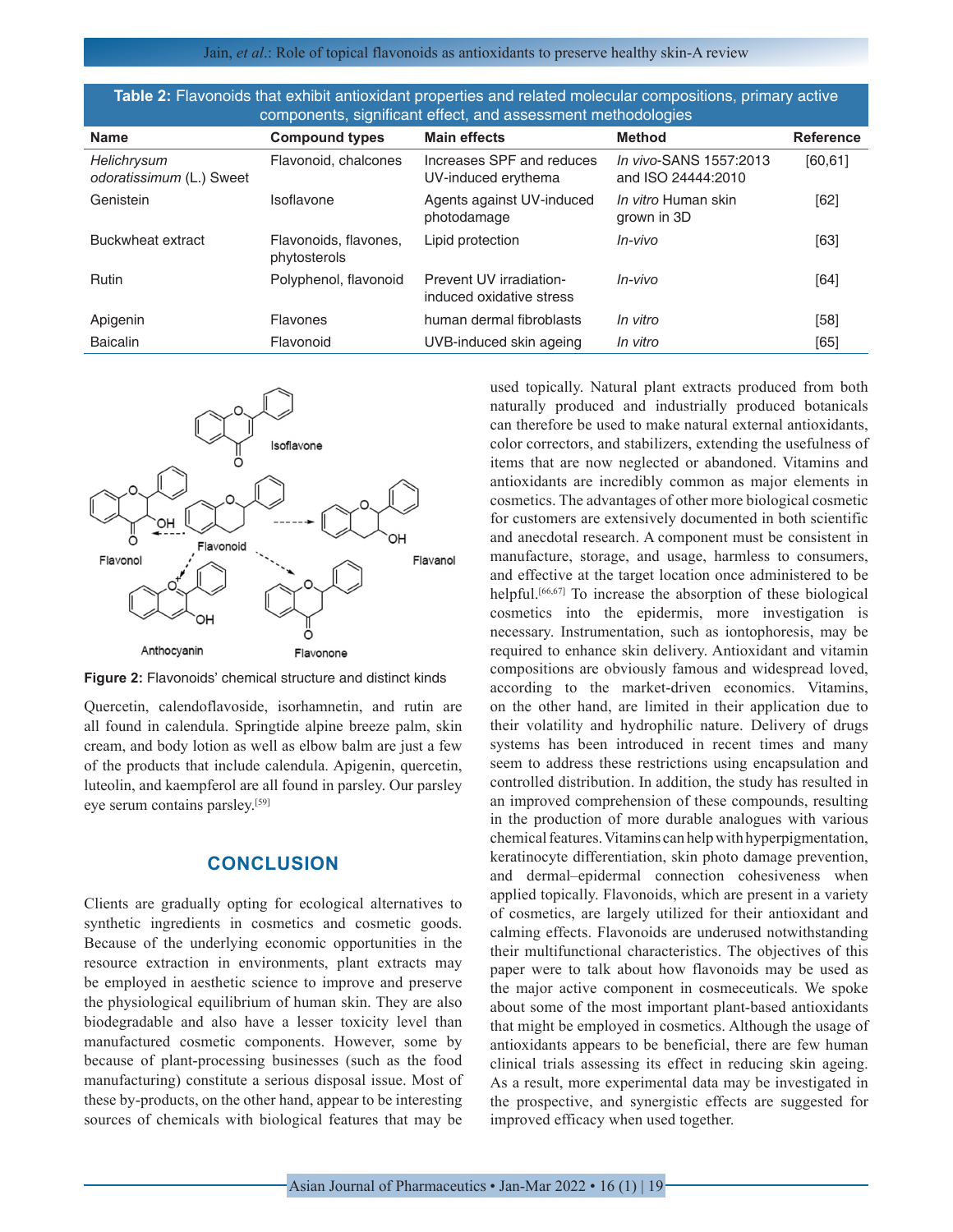## **DECLARATIONS**

## **Acknowledgments**

The authors express special thanks to Dr. Vinay Jain (Principal, ShriRam College of Pharmacy, Banmore, Morena) and Dr. Pankaj Sharma (HOD, ShriRam College of Pharmacy, Banmore, Morena).

#### **Ethics approval**

Not applicable.

#### **Consent for publication**

Not applicable.

#### **Availability of data and materials**

The datasets of research were collected from experiments and analysis of variables during current study. These datasets are available from the corresponding author on reasonable request.

#### **Authors' contributions**

SJ designed and optimizes the study and developed the methodology. SJ performed the survey, collection, and interpretation data. SJ wrote the manuscript. NS contributed to manuscript revision and provided supervision. All authors read and approved the final manuscript.

## **REFERENCES**

- 1. Contassot E, Beer HD, French LE. Interleukin-1, inflammasomes, autoinflammation and the skin. Swiss Med Wkly 2012;142:w13590.
- 2. Song S, Lee K, Lee YM, Lee JH, Lee SI, Yu SD, *et al*. Acute health effects of urban fine and ultrafine particles on children with atopic dermatitis. Environ Res 2011;111:394-9.
- 3. Ahn K. The role of air pollutants in atopic dermatitis. J Allergy Clin Immunol 2014;134:993-9.
- 4. Kular JK, Basu S, Sharma RI. The extracellular matrix: Structure, composition, age-related differences, tools for analysis and applications for tissue engineering. J Tissue Eng 2014;5:2041731414557112.
- 5. Kamble P, Sadarani B, Majumdar A, Bhullar S. Nanofiber based drug delivery systems for skin: A promising therapeutic approach. J Drug Deliv Sci Technol 2017;41:124-33.
- 6. Velasco MV, Sauce R, Oliveira C, Pinto CA, Martinez RM, Baah S, *et al*. Active ingredients, mechanisms of action and efficacy tests of antipollution

cosmetic and personalcare products. Braz J Pharm Sci 2018;54:54.

- 7. Marrot L. Pollution and sun exposure: A deleterious synergy. Mechanisms and opportunities for skin protection. Curr Med Chem 2019;25:5469-86.
- 8. Balogh TS, Velasco MV, Pedriali C, Kaneko TM, Baby AR. Proteção à radiação ultravioleta: Recursos disponíveis na atualidade em fotoproteção. An Bras Dermatol 2011;86:732-42.
- 9. American Cancer Society (ACS). Learn About Cancer. What Causes Cancer. Sun and UV Exposure. Skin Cancer Prevention and Early Detection. What Is Ultraviolet (UV) Radiation? 2013. Available from: https://www.cdc. gov/cancer/skin/basic\_info/what-is-skin-cancer.htm. [Last accessed on 2020 Jan 02].
- 10. Soeur J, Belaïdi JP, Chollet C, Denat L, Dimitrov A, Jones C, *et al*. Photo-pollution stress in skin: Traces of pollutants (PAH and particulate matter) impairredox homeostasis in keratinocytes exposed to UVA1. J Dermatol Sci 2017;86:162-9.
- 11. Maverakis E, Miyamura Y, Bowen MP, Correa G, Ono Y, Goodarzi H. Light, including ultraviolet. J Autoimmun 2010;34:J247-57.
- 12. Sharma P, Tailang M. Design, optimization, and evaluation of hydrogel of primaquine loaded nanoemulsion for malaria therapy. Futur J Pharm Sci 2020;6:1.
- 13. Sharma P, Tailang M. *In-vivo* study of orodispersible tablet of primaquine. Int J Pharm Sci Res 2018;9:3506-10.
- 14. De Lima Cherubim DJ, Buzanello Martins CV, Oliveira FL, da Silva de Lucca RA. Polyphenols as natural antioxidants in cosmetics applications. J Cosmet Dermatol 2020;19:33-7.
- 15. Silva S, Ferreira M, Oliveira AS, Magalhães C, Sousa ME, Pinto M, *et al*. Evolution of the use of antioxidants in anti-ageing cosmetics. Int J Cosmet Sci 2019;41:378-86.
- 16. Babbush KM, Babbush RA, Khachemoune A. The therapeutic use of antioxidants for melasma. J Drugs Dermatol 2020;19:788-92.
- 17. Augustyniak A, Bartosz G, Cipak A, Duburs G, Horáková L, Luczaj W, *et al*. Natural and synthetic antioxidants: An updated overview. Free Radic Res 2010;44:1216-62.
- 18. Kim JJ, Kim KS, Yu BJ. Optimization of antioxidant and skin-whitening compounds extraction condition from *Tenebrio molitor* Larvae (Mealworm). Molecules 2018;23:E2340.
- 19. He H, Li A, Li S, Tang J, Li L, Xiong L. Natural components in sunscreens: Topical formulations with sun protection factor (SPF). Biomed Pharmacother 2021;134:111161.
- 20. Sharma P. Modification of human behavior due to coronavirus outbreak: A brief study on current scenario. Asian J Pharm 2021;15:392-8.
- 21. Farage MA, Miller KW, Elsner P, Maibach HI. Intrinsic and extrinsic factors in skin ageing: A review. Int J Cosmet Sci 2008;30:87-95.
- 22. Rees JL. The genetics of sun sensitivity in humans. Am J Hum Genet 2004;75:739-51.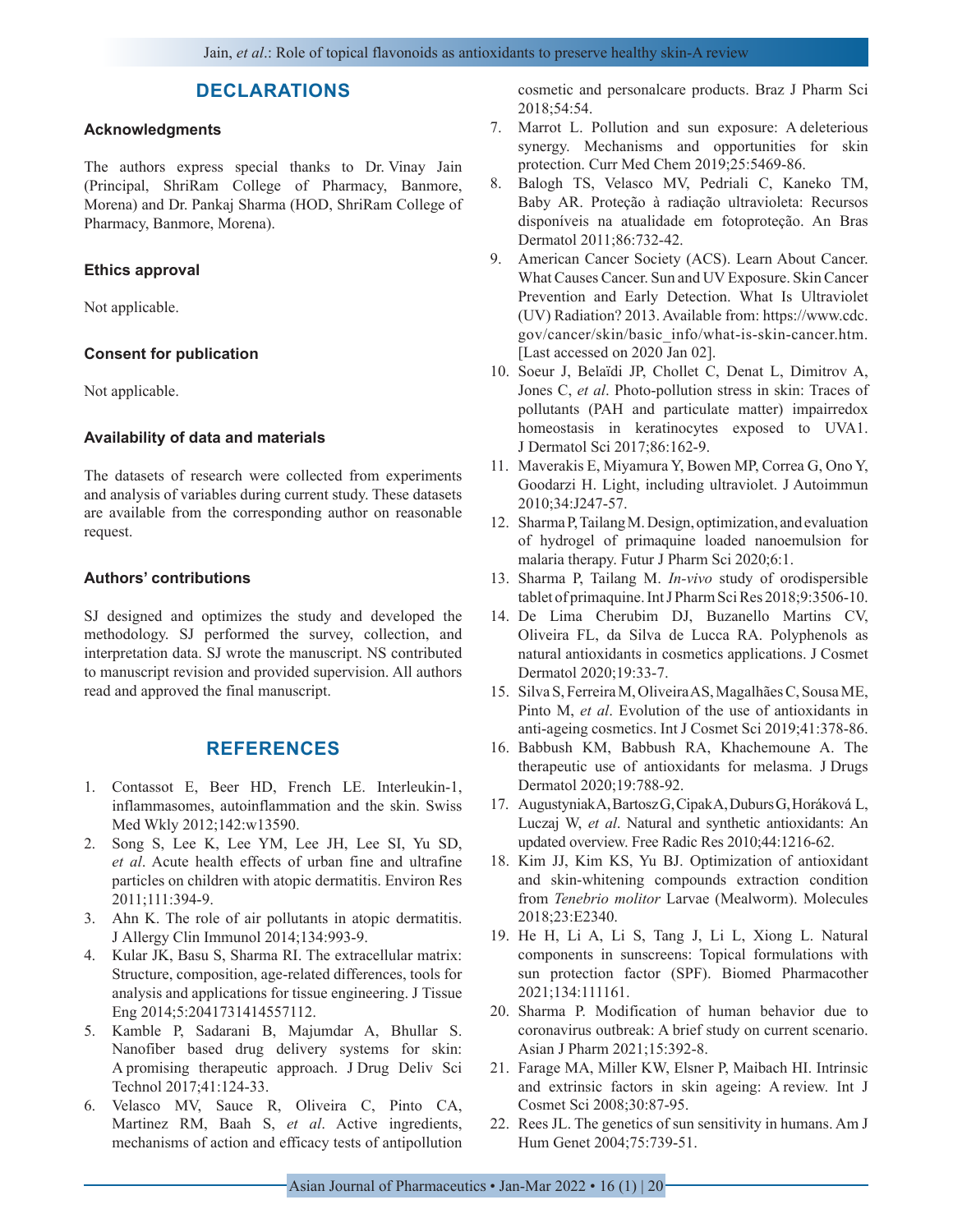- 23. Krutmann J, Schikowski T, Morita A, Berneburg M. Environmentally-induced (extrinsic) skin aging: Exposomal factors and underlying mechanisms. J Investig Dermatol 2021;141:1096-103.
- 24. Flament F, Bazin R, Qiu H, Ye C, Laquieze S, Rubert V, *et al*. Solar exposure(s) and facial clinical signs of aging in Chinese women: Impacts upon age perception. Clin Cosmet Investig Dermatol 2015;8:75-84.
- 25. Morais ML, Silva AC, Araújo CR, Esteves EA, Dessimoni-Pinto NA. Determinação do potencial antioxidante *in vitro* de frutos do cerrado brasileiro. Rev Bras Frutic 2013;35:355-60.
- 26. Bose B, Choudhury H, Tandon P, Kumaria S. Studies on secondary metabolite profiling, anti-inflammatory potential, *in-vitro* photoprotective and skin-aging related enzyme inhibitory activities of Malaxis acuminata, a threatened orchid of nutraceutical importance. J Photochem Photobiol B Biol 2017;173:686-95.
- 27. Leopoldini M, Russo N, Toscano M. The molecular basis of working mechanism of natural polyphenolic antioxidants. Food Chem 2011;125:288-306.
- 28. Lin TK, Zhong L, Santiago JL. Anti-inflammatory and skin barrier repair effects of topical application of some plant oils. Int J Mol Sci 2017;19:70.
- 29. Rajaram S, Jones J, Lee GJ. Plant-based dietary patterns, plant foods, and age-related cognitive decline. Adv Nutr 2019;10:S422-36.
- 30. Cavinato M, Waltenberger B, Baraldo G, Grade CVC, Stuppner H, Jansen-Dürr P. Plant extracts and natural compounds used against UVB-induced photoaging. Biogerontology 2017;18:499-516.
- 31. Petruk G, Del Giudice R, Rigano MM, Monti DM. Antioxidants from plants protect against skin photoaging. Oxid Med Cell Longev 2018;2018:1454936.
- 32. Pisoschi AM, Pop A. The role of antioxidants in the chemistry of oxidative stress: A review. Eur J Med Chem 2015;97:55-74.
- 33. Aune D. Plant foods, antioxidant biomarkers, and the risk of cardiovascular disease, cancer, and mortality: A review of the evidence. Adv Nutr 2019;10:S404-21.
- 34. Xu DP, Li Y, Meng X, Zhou T, Zhou Y, Zheng J, *et al*. Natural antioxidants in foods and medicinal plants: Extraction, assessment and resources. Int J Mol Sci 2017;18:E96.
- 35. Manach C, Scalbert A, Morand C, Rémésy C, Jiménez L. Polyphenols: Food sources and bioavailability. Am J Clin Nutr 2004;9:727-47.
- 36. Jenab M, Riboli E, Ferrari P, Sabate J, Slimani N, Norat T, *et al*. Plasma and dietary vitamin C levels and risk of gastric cancer in the European prospective investigation into cancer and nutrition (EPIC-EURGAST). Carcinogenesis 2006;27:2250-7.
- 37. Li AN, Li S, Zhang YJ, Xu XR, Chen YM, Li HB. Resources and biological activities of natural polyphenols. Nutrients 2014;6:6020-47.
- 38. Salomone F, Godos J, Zelber-Sagi S. Natural antioxidants for non-alcoholic fatty liver disease: Molecular targets

and clinical perspectives. Liver Int 2016;36:5-20.

- 39. Balmus IM, Ciobica A, Trifan A, Stanciu C. The implications of oxidative stress and antioxidant therapies in inflammatory bowel disease: Clinical aspects and animal models. Saudi J Gastroenterol 2016;22:3-17.
- 40. Sharma P. Applications of Statistical Tools for Optimization and Development of Smart Drug Delivery System. IntechOpen: London; 2021.
- 41. Neha K, Haider R, Pathak A, Yar MS. Medicinal prospects of antioxidants: A review. Eur J Med Chem 2019;178:687-704.
- 42. Valko M, Leibfritz D, Moncol J, Cronin MT, Mazur M, Telser J. Free radicals and antioxidants in normal physiological functions and human disease. Int J Biochem Cell Biol 2007;39:44-84.
- 43. Nalimu F, Oloro J, Kahwa I, Ogwang PE. Review on the phytochemistry and toxicological profiles of *Aloe vera*  and *Aloe ferox*. Futur J Pharm Sci 2021;7:145.
- 44. Burke KE. Protection from environmental skin damage with topical antioxidants. Clin Pharmacol Ther 2018;105:36-8.
- 45. Pandey KB, Rizvi SI. Plant polyphenols as dietary antioxidants in human health and disease. Oxid Med Cell Longev 2009;2:270-8.
- 46. Lin JY, Selim MA, Shea CR, Grichnik JM, Omar MM, Monteiro-Riviere NA, *et al*. UV photoprotection by combination topical antioxidants vitamin C and vitamin E. J Am Acad Dermatol 2003;48:866-74.
- 47. Lopes LB, Van De Wall H, Li HT, Venugopal V, Li HK, Naydin S, *et al*. Topical delivery of lycopene using microemulsions: Enhanced skin penetration and tissue antioxidant activity. J Pharm Sci 2010;99:1346-57.
- 48. Hubner A, Sobreira F, Neto AV, Pinto CA, Dario MF, Díaz IE, *et al*. The synergistic behavior of antioxidant phenolic compounds obtained from winemaking waste´s valorization, increased the efficacy of a sunscreen system. Antioxidants 2019;8:530.
- 49. Wróblewska KB, Baby A, Guaratini MT, Moreno PR. *In vitro* antioxidant and photoprotectiveactivity of five native Brazilian bamboo species. Ind Crop Prod 2019;130:208-15.
- 50. Rosado C, Tokunaga VK, Sauce R, de Oliveira CA, Sarruf FD, Parise-Filho R, *et al*. Another reason for using caffeine in dermocosmetics: Sunscreen adjuvant. Front Physiol 2019;10:519.
- 51. Zorzi GK, Caregnato F, Moreira JC, Teixeira HF, Carvalho EL. Antioxidant effect of nanoemulsions containing extract of *Achyrocline satureioides* (Lam) D.C.-Asteraceae. AAPS PharmSciTech 2016;17:844-50.
- 52. Cavalcante GM, da Silva Cabral AE, Silva CC. Leishmanicidal activity of flavonoids natural and synthetic: A mini review. Mintage J Pharm Med Sci 2018;7:25-34.
- 53. Feliciano RP, Pritzel S, Heiss C, Rodriguez-Mateos A. Flavonoid intake and cardiovascular disease risk. Curr Opin Food Sci 2015;2:92-99.
- 54. Thilakarathna SH, Rupasinghe HP. Flavonoid